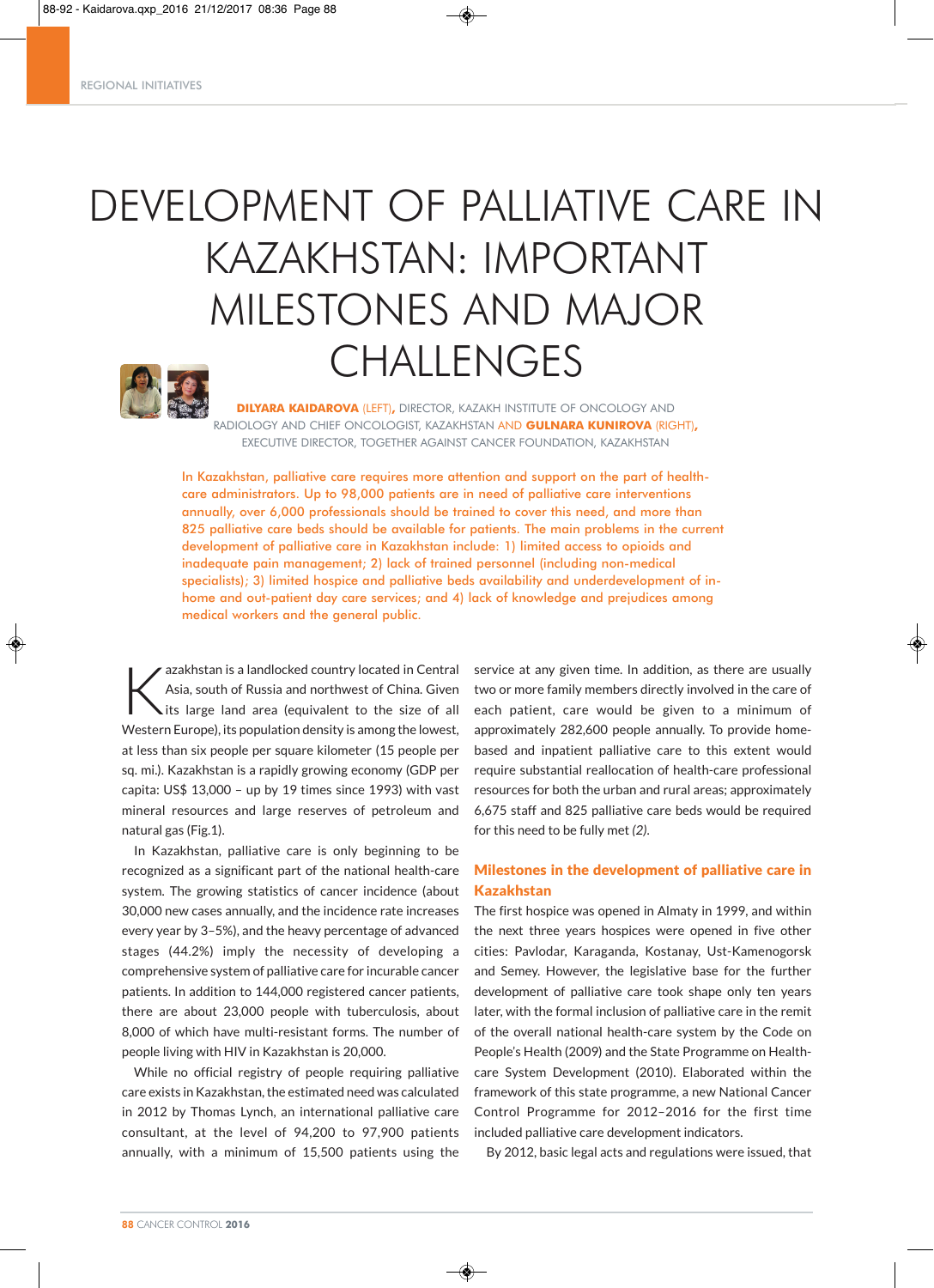| Figure 1: . Kazakhstan key facts (1) |                                                                |         |  |  |  |
|--------------------------------------|----------------------------------------------------------------|---------|--|--|--|
| J VI ZA<br><b>Total area</b>         | 2.7million $km2$                                               | $-37.8$ |  |  |  |
| Population                           | 17.7 million people (2013 est)                                 |         |  |  |  |
| Life expectancy                      | 71.6 years (2014 est)                                          |         |  |  |  |
| Median age                           | 29.7 years (2014 est)                                          |         |  |  |  |
| <b>Ethinic diversity</b>             | Kazakhs 66.01%, Russians 21.05%,                               |         |  |  |  |
|                                      | Uzbeks 3.07%, Ukrainians 1.7%,<br>Uighurs 1.44%, Tatars 1.17%, |         |  |  |  |
|                                      | Germans 1.0%, Others 4.56%                                     |         |  |  |  |
| <b>Religions</b>                     | Muslim 70.2%, Christian 26.2%,                                 |         |  |  |  |
|                                      | Buddhist 0.1%, Other 0.2%                                      |         |  |  |  |
|                                      | Atheist 2.8%, Unspecified 0.5%                                 |         |  |  |  |
| Capital                              | Astana (population 860,000)                                    |         |  |  |  |
| Largest city                         | Almaty (population 1.6 million)                                |         |  |  |  |
|                                      | 42                                                             |         |  |  |  |

established categories of patients eligible for palliative care, palliative care. The standards also highlight the role of services, material supplies, documentation, etc.

Kazakhstan was made during recent years through efforts of ill children are mentioned separately, and their families are many highly committed individuals and organizations. The named as beneficiaries of palliative care services *(3)*. first comprehensive needs assessment report by Dr Lynch in advocates resulted in the approval by the Ministry of Health palliative care development in Kazakhstan. and Social Development in December 2013 of the national standards for palliative care.

public health-care settings, but also non-governmental training and awareness-raising activities of all KAPC organizations as palliative care providers. Palliative care is members, allowed for palliative care development issues to no longer regarded as a pure medical issue, but as a be included in the agenda of Parliament sessions, ministerial sociopsychological service as well. Now palliative care can meetings and oncology congresses. be provided not only in hospices, but also in outpatient clinics, or at home by mobile multidisciplinary teams. For the **Current challenges and the way forward** first time, bereavement support is included in the context of The main problems in the current development of palliative

categories of medical and non-medical professionals involved volunteers and families in providing palliative care, and in providing palliative care, public health-care institutions oblige palliative care providers to consider educational, and hospital units responsible for the organization of legal, social, and psychological support in addition to Much progress in the development of palliative care in paediatric palliative care: psychological needs of terminally symptom control and pain relief. Special attention is given to

2012, financed by the Open Society Foundation Public Kazakhstan Association for Palliative Care (KAPC) by the Health Program, triggered the elaboration of the document initiative of four NGOs: Together Against Cancer regulating palliative care. Joint work by Kazakhstani and Foundation (Almaty), Credo (Karaganda), Adamgershilik international specialists from the Soros – Kazakhstan (Temirtau), and Amazonka (Taraz). The Almaty Oncology Foundation, the Republican Center for Development of Centre, the Almaty Centre for Palliative Care and a number Health Care (RCDH), the Kazakhstan School of Public of local NGOs joined the Association shortly after its Health (KSPH) and a number of local NGOs and individual creation, and now the organization takes a leading role in An important milestone was the creation in 2013 of the

It is important that the document establishes not only respective regions, which, along with extensive educational, The above mentioned NGOs are successfully implementing in-home palliative care projects in their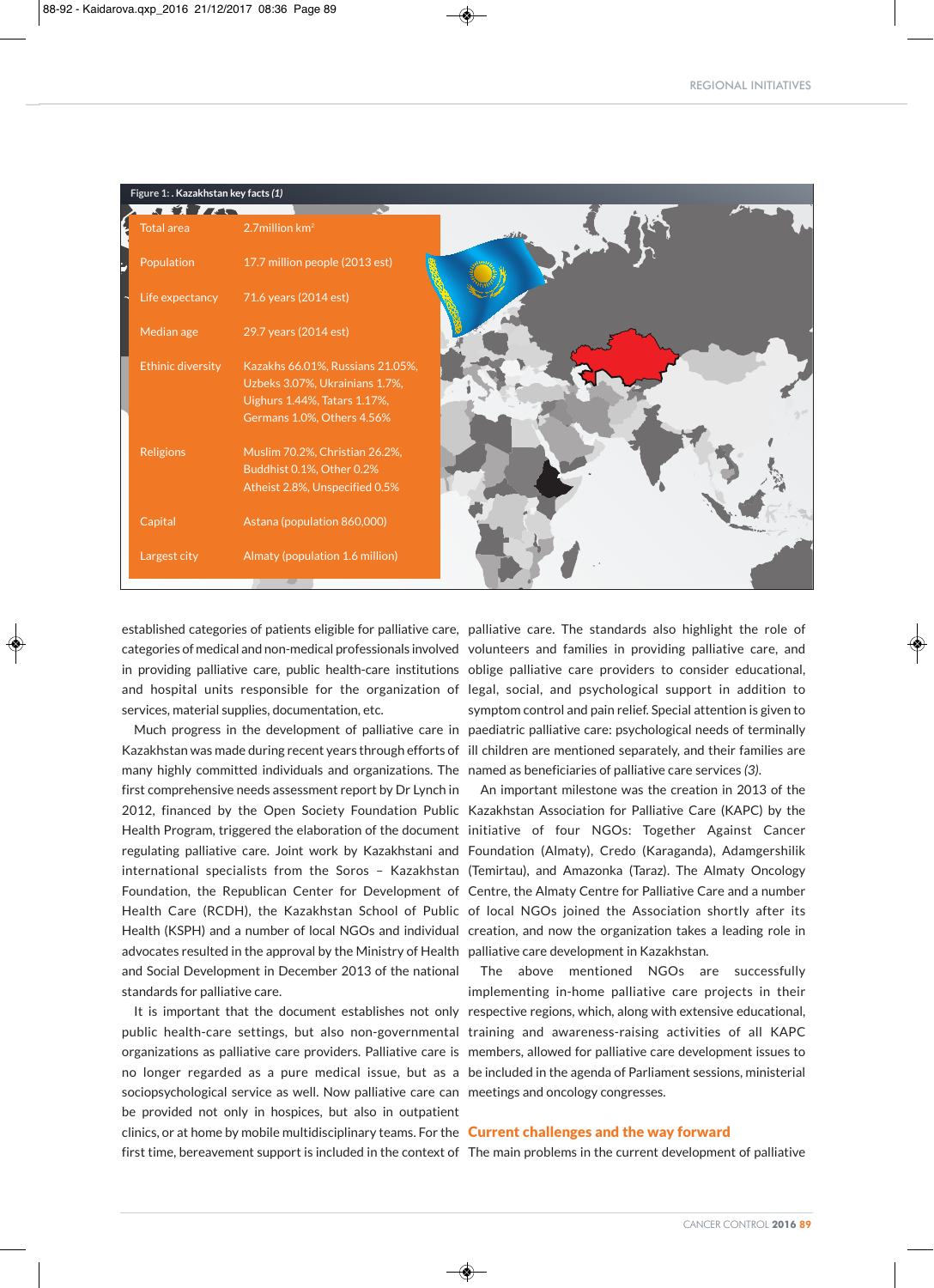| Figure 2: Total consumption of opioids in Kazakhstan, 2014                                                      |                                                                                                                |                                 |  |  |
|-----------------------------------------------------------------------------------------------------------------|----------------------------------------------------------------------------------------------------------------|---------------------------------|--|--|
| <b>Type of opioid</b>                                                                                           | mg/capita                                                                                                      | Morphine equivalent (mg/capita) |  |  |
| Fentanyl                                                                                                        | 0.0110                                                                                                         | 0.9185                          |  |  |
| Hydromorphone                                                                                                   |                                                                                                                |                                 |  |  |
| Methadone                                                                                                       |                                                                                                                |                                 |  |  |
| Fentanyl                                                                                                        | 0.2.479                                                                                                        | 0.2479                          |  |  |
| Oxycodone                                                                                                       | $\overline{\phantom{0}}$                                                                                       | $\overline{\phantom{a}}$        |  |  |
| Pethidine                                                                                                       |                                                                                                                |                                 |  |  |
| <b>Total Morphine equivalent</b>                                                                                |                                                                                                                | 0.1664                          |  |  |
| Figure 3: Opioid analgesics registered in Kazakhstan                                                            |                                                                                                                |                                 |  |  |
| Morphine                                                                                                        | Solution for injections 1%                                                                                     |                                 |  |  |
| Trimeperidine                                                                                                   | Solution for injections 1%, 2%                                                                                 |                                 |  |  |
| Tramadol                                                                                                        | Solution for injections 100 mg/2ml, 50 mg/ml, 5%; oral solution 100 mg/1 ml; drops 1,000 mg/10 ml; film-coated |                                 |  |  |
| tablets 50 mg; retard tablets (film-coated) 100 mg, 150 mg, 200 mg; capsules 50 mg; rectal suppositories 100 mg |                                                                                                                |                                 |  |  |
| Fentanyl                                                                                                        | Transdermal solution for injections 0.005 %; transdermal therapeutic system 12.5 mg/h, 25 mg/h, 50 mg/h,       |                                 |  |  |
|                                                                                                                 | 75 mg/h, 100 mg/h; sublingual tablets 100 mg, 200 mg, 300 mg, 400 mg, 600 mg, 800 mg                           |                                 |  |  |

care in Kazakhstan include: 1) limited access to opioids and inadequate pain management; 2) lack of trained personnel (including non-medical specialists); 3) limited hospice and palliative beds availability and underdevelopment of inhome and outpatient day-care services

# Opioid availability

There are many barriers limiting the availability of opioid analgesics and efficient pain treatment in our country. Kazakhstan is among countries with the lowest consumption of opioids for medical and scientific purposes (Fig. 2). This problem derives from the use of an obsolete estimation method for demand of narcotic analgesics. It is necessary to increase the country's quota for opioids at the International Narcotics Control Board (INCB) *(4)*.

The range of strong analgesics in the National List of Medicines is very limited. Oral forms of morphine, recommended by the WHO as the "gold standard" for severe pain management are not available in Kazakhstan; the list of available medicines mainly includes intravenous forms that cause additional suffering to the debilitated terminal patients *(5)* (Fig. 3).

At least two foreign pharmaceutical companies have started the registration procedures for tablet forms of opioids in 2015, but local producers who were encouraged to start the production of inexpensive morphine tablets, are restrained by their concerns of excessive inspections by controlling agencies.

Kazakhstan has very strict procedures for licensing, transportation, storage, administration, prescription, issuance and disposal of opioid analgesics. Patients do not pay for prescribed opioid analgesics in Kazakhstan, but only a small number of pharmacies and health-care organizations are licensed to perform these functions.

The list of health-care professionals authorized to prescribe opioids is limited. Restrictions concerning the correct "writing" of a prescription, special prescription blanks, counter-signature by a chief physician, a requirement to return used ampules, packs, etc. creates an additional barrier for adequate pain management in cancer patients. For the patients from remote regions the receipt of opioid analgesics becomes a big challenge. Excessive controlling procedures, unreasonable prescription regulation and obsolete methods of disposal of narcotic opioids should be revised based on the best international practices.

While the average morphine dose in developing and lowincome countries is 60–75 mg of morphine per day/per patient, the average daily dose in Kazakhstan does not exceed 30-40 mg. This problem reflects lack of knowledge among medical practitioners about opioid drugs administration and pain management. Opioid-phobia is a common phenomenon among doctors who are often ignorant of the difference between addiction and tolerance and are prone to prescribe low doses inadequate for the pain suffered.

The above mentioned and other issues connected with access to pain treatment in Kazakhstan were discussed at the conference on "Palliative care – new quality of life" and at the roundtable on "Accessible opioids – the right of everyone" that took place in Astana on 23 October 2015 and brought together representatives of the Ministry of Health and Social Development, Committee for Combating Illicit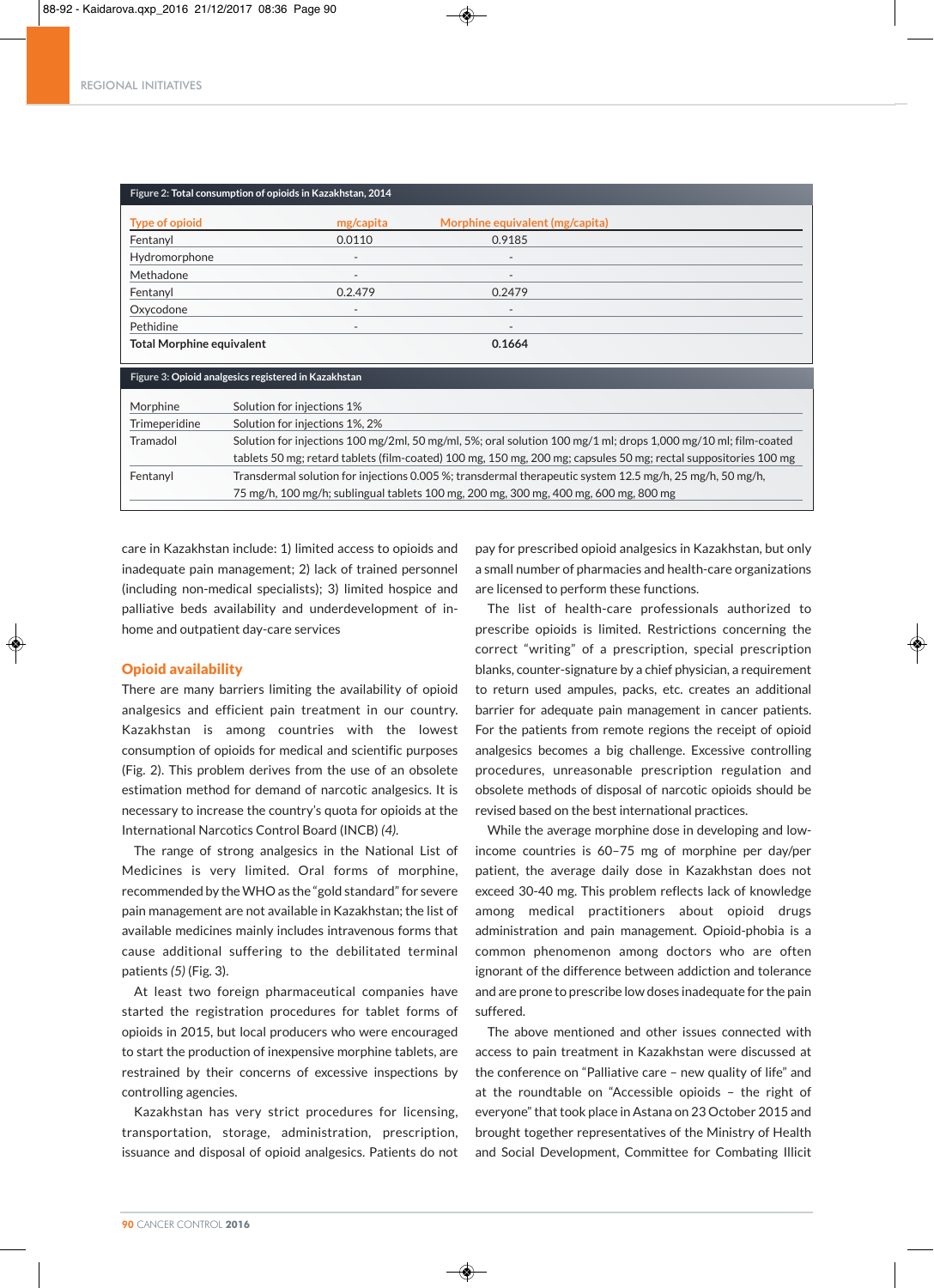Trafficking in Drugs and Drug Control of the Ministry of Internal Affairs, Members of Parliament, international experts, oncologists, NGOs and local palliative care champions. A working group was created in order to find ways to eliminate barriers to access to opioids and adequate pain treatment in Kazakhstan. The Roundtable Resolution signed by all participants suggested a number of changes to the normative acts, and the new Ministerial Order on opioids is expected soon.

# Knowledge gaps

Another big challenge is the low level of knowledge about palliative care amongst both society and the broader medical community, alongside an enormous need for palliative care services in Kazakhstan in relation to the limited number of educated trainers.

A number of excellent palliative care education and training initiatives were undertaken in Kazakhstan with the support of international and local organizations. From 150 to 200 palliative care enthusiasts, including physicians, nurses, psychologists, social workers and NGO leaders, participated in ELNEC courses, Salzburg Seminars, European Pain School courses and other globally known training programmes. Many of them visited hospices and palliative care departments in medical facilities abroad. At least three workshops on palliative care and pain management organized by KACP with the support of Middle East Cancer Consortium, American Society of Clinical Oncology and US National Cancer Institute will take place in 2016–2017. But these educational efforts undertaken mainly by non-government palliative care champions are still insufficient to cover the growing need for palliative care professionals across Kazakhstan

The problem of specialist training has to be acknowledged on the government level. The National Classifier of Professions does not include specialties like "palliative care" or "palliative medicine". The lack of legislative basis for inclusion of palliative care into the national education standards prevents the introduction of training programmes into medical education institutions.

A methodological base, teaching standards and evaluation process for training medical (physicians, nurses) and nonmedical (social workers, psychologists) specialists in palliative care should be developed and implemented on three levels:

- $\bigcirc$  Basic (pre-graduate) level for those who will be professionally engaged in medicine;
- $\bigodot$  Middle (post-graduate) for specialized doctors who will encounter palliative care issues in their practice while

◈

not being a specialist in this field; and

 $\bullet$  Advanced – for those who choose to become specialists in palliative care.

Since 2011, an elective course for fourth-year medical students and interns has been introduced at the Karaganda State Medical University. This curriculum was developed with assistance of Polish colleagues, and can be proposed to other higher educational institutions or to the Ministry of Education and Science of the Republic of Kazakhstan.

The palliative care projects at the Asfendiyarov Kazakh National Medical University are focused on geriatric patients and include the development of an organizationfunctional model of home-based and hospital care of geriatric patients and development of clinical protocols for palliative care. Short-term training courses are organized on an irregular basis by such educational institutions, like the Kazakhstan High School of Public Health and Kazakh Medical University of Continuous Education.

The vast experience of non-governmental organizations and internet-based resources managed by them (for example, the site of the Kazakhstan Palliative Care Association – www.palliative.kz – where a Russian language library of educational materials was made available to anyone interested), may be a useful aid in organization of palliative care personnel training.

It is advisable to organize training centres on the basis of hospices to train doctors, nurses, psychologists and social workers in palliative care essentials, symptom management, pain treatment, etc., as well as ward attendants, volunteers and family members in the practical skills of nursing and psychological assistance.

# Availability of palliative care beds and outpatient services

The Cancer Care Development Plan for 2012–2016 provided for the establishment of palliative care centres in the cities of Astana, Petropavlovsk, Aktobe and Kyzylorda in 2013, and opening of palliative care beds cancer centres in Taldykorgan, Almaty, Uralsk, Atyrau, Shymkent, and Taraz from 2014 through to 2016. To date, about 150 new palliative care beds were opened in accordance with this plan.

Today, inpatient care is provided by 11 facilities, including hospices, nursing homes and departments of symptomatic treatment and palliative care. The total number of beds does not exceed 500, which is insufficient for a nation with the population of almost 17 million people.

In addition, availability of inpatient care for patients living